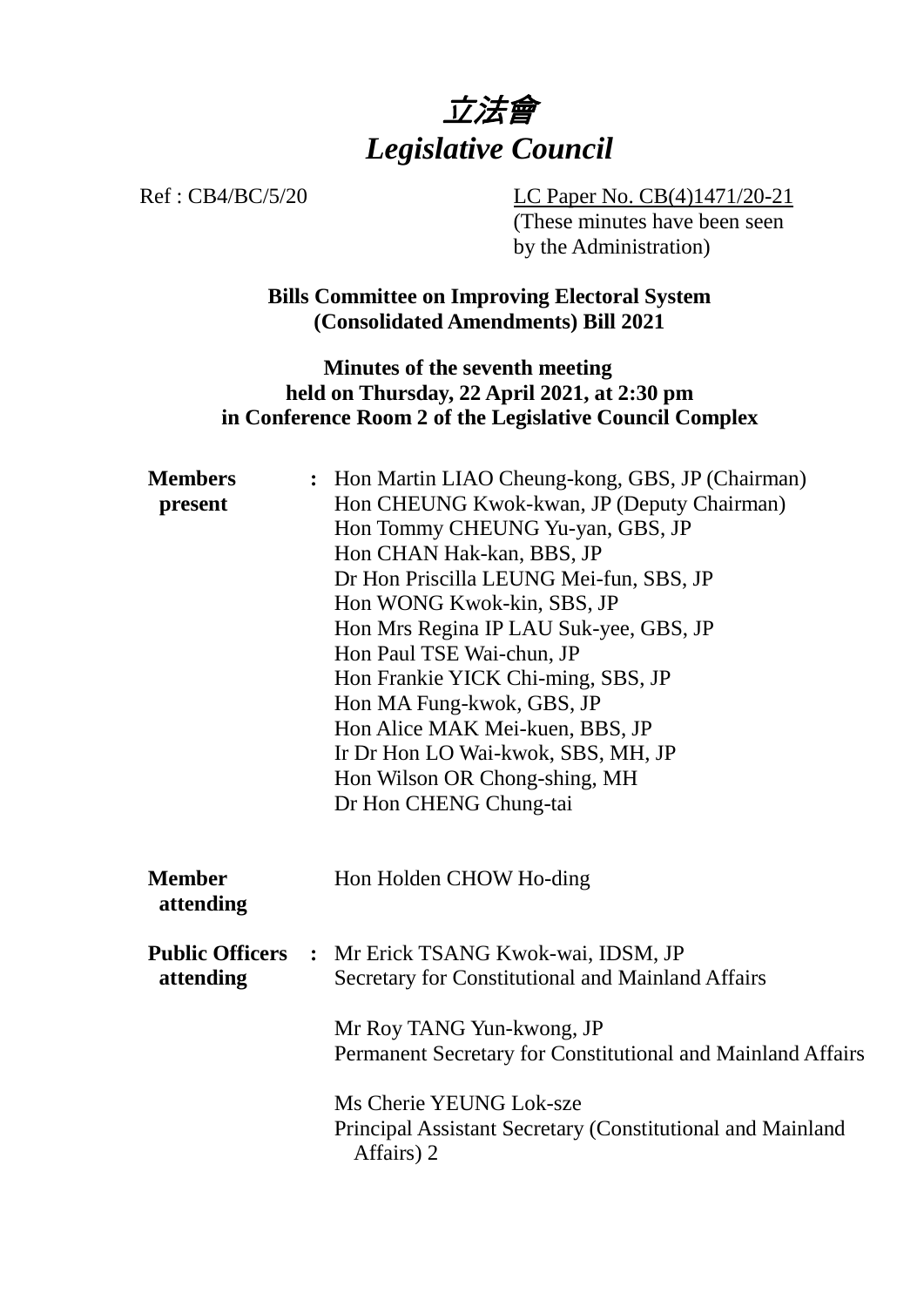|                               | $\overline{2}$                                                                                    |
|-------------------------------|---------------------------------------------------------------------------------------------------|
|                               | Ms Carmen KONG Ka-man<br>Principal Assistant Secretary (Constitutional and Mainland<br>Affairs) 3 |
|                               | Mr Llewellyn MUI Kei-fat<br>Law Officer (Special Duties) (Acting)<br>Department of Justice        |
|                               | Mr Peter SZE Chun-fai<br><b>Senior Assistant Law Draftsman</b><br>Department of Justice           |
|                               | Miss Emma WONG<br><b>Senior Assistant Law Draftsman</b><br>Department of Justice                  |
| <b>Clerk</b> in<br>attendance | : Ms Joanne MAK<br>Chief Council Secretary (4) 7                                                  |
| <b>Staff</b> in<br>attendance | Mr Bonny LOO<br>$\ddot{\bullet}$<br>Senior Assistant Legal Adviser 3                              |
|                               | Ms Clara WONG<br>Assistant Legal Adviser 4                                                        |
|                               | Mr Dennis HO<br>Senior Council Secretary (4) 7                                                    |
|                               | Ms Zoe TONG<br>Legislative Assistant (4) 5                                                        |
|                               |                                                                                                   |

#### Action

# **I. Meeting with the Administration**

[File Ref.: CMAB C1/30/5/5, LC Paper Nos. CB(3)444/20-21, LS65/20-21, CB(4)814/20-21(01) and (02), CB(4)836/20-21(01), CB(4)827/20-21(01), CB(4)858/20-21(01) and CB(4)859/20-21(01) and (02)]

1. The Bills Committee deliberated (index of proceedings attached at **Annex**).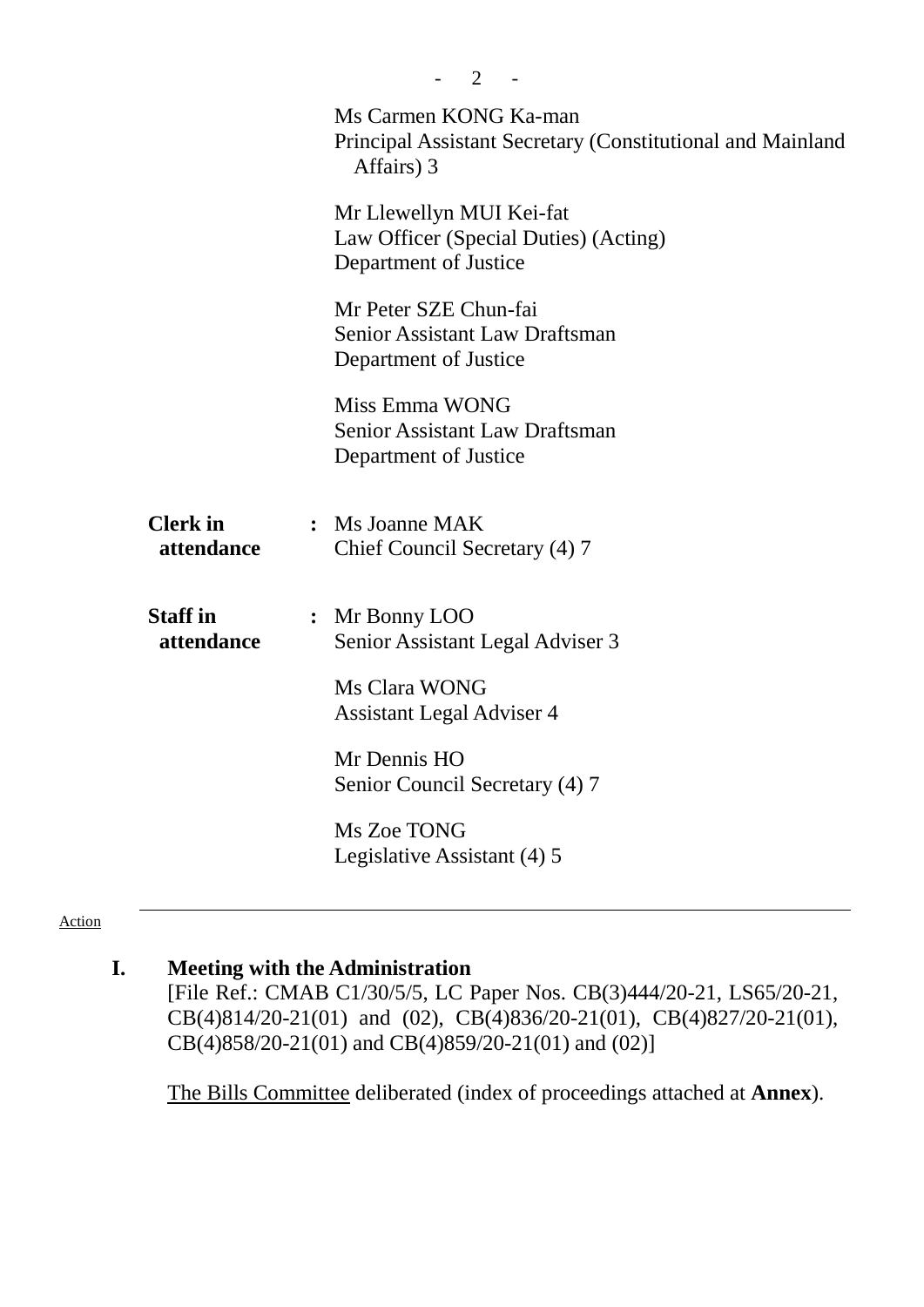Admin

#### Discussion/Clause-by-clause examination

*Clause 86: Nomination of candidates for the Legislative Council ("LegCo") Election Committee ("EC") constituency ("ECC")*

2. With regard to the proposed new section 12A of the Electoral Affairs Commission (Electoral Procedure) (Legislative Council) Regulation (Cap. 541D) on the nomination of candidates for ECC, Ms Alice MAK considered it necessary to require all LegCo candidates to declare in the nomination form information including their nationality, political affiliation with foreign political organizations and any subsidies received from those organizations, whether they were in possession of any passports issued by a foreign country (e.g. British Nationals (Overseas) passports), and whether they had any integrity issues. Ms MAK considered that the above information should be provided in the relevant forms and made public. Mr Paul TSE expressed support for Ms MAK's suggestion.

3. Secretary for Constitutional and Mainland Affairs ("SCMA") explained that the Candidate Eligibility Review Committee ("CERC") was entitled to request a candidate to provide all the aforesaid information in the course of its assessment work. SCMA advised that the present thinking of the Government was that candidates would first be required to provide basic information in the nomination form, and then provide other supplementary information needed by CERC. Permanent Secretary for Constitutional and Mainland Affairs("PSCMA") added that CERC would be consulted on the types of supplementary information to be required from candidates.

(*Post-meeting note*: Ms Alice MAK further wrote to the Bills Committee on 23 April 2021 [LC Paper No. CB(4)883/20-21(01)] requesting that not only LegCo candidates but also EC candidates should be required to provide the aforementioned information in the relevant nomination form/declarations and such information should be made public. She considered that the Administration should propose amendments to the Bill to that effect. In response, the Administration explained in its paper on proposed amendments to the Improving Electoral System (Consolidated Amendments) Bill 2021 [LC Paper No. CB(4)912/20-21(01)] issued to the Bills Committee on 29 April 2021 that the existing drafting approach of the provisions aimed to provide flexibility for CERC to request any other information from candidates, nominees, etc. when considering the validity of nominations of candidates, nominees, etc., including but not limited to the information mentioned above, and recommended to maintain the existing drafting approach of the provision in order to provide the greatest flexibility for CERC.)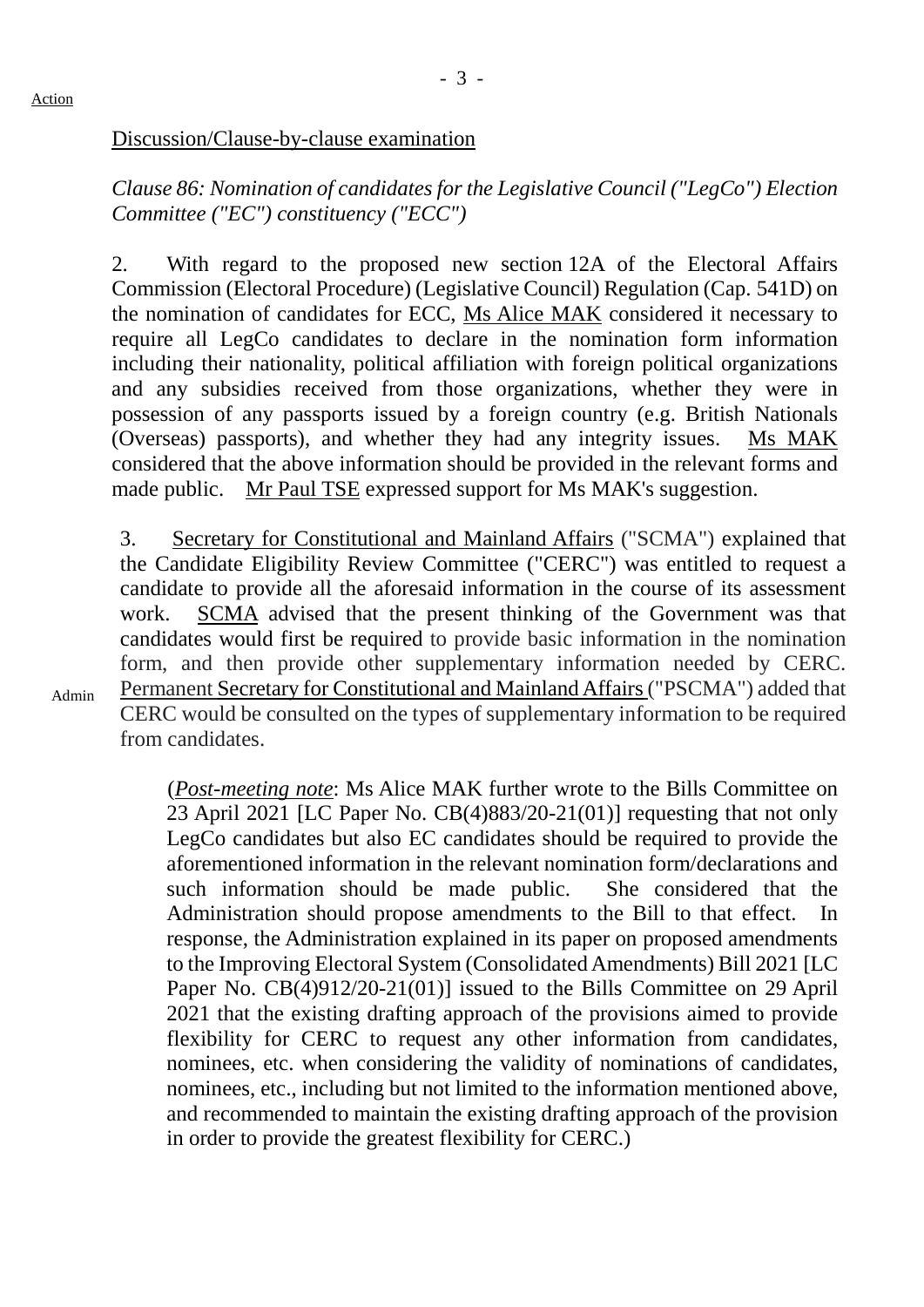4. In reply to the Chairman's enquiry on whether an independent secretariat would be provided to CERC, PSCMA said that the Administration was still conducting an internal study on the matter and it had yet to come to a view.

5. The Chairman further enquired about how the Returning Officers ("ROs") would be involved in the workflow of CERC. PSCMA said that after a candidate had submitted a nomination form to the RO, if CERC considered that there was no need to request any other information from the candidate, RO would notify the candidate that the nomination was valid. However, if CERC considered it necessary to request additional information from the candidate, it would seek the additional information directly from the candidate, and make its ruling on the validity of the nomination based on its exchanges with the candidate and the information previously provided by the candidate. PSCMA stressed that ROs would not participate in the process of CERC's seeking additional information from candidates.

### *Financial assistance payable to candidates*

6. Members noted that in geographical constituency elections, if a candidate died or was disqualified from being nominated as a candidate, the proceedings for the election would be terminated and no financial assistance would be payable to any candidate for election expenses incurred in respect of that election. However, if a candidate died or was disqualified from being nominated as a candidate after the close of poll but before the declaration of result of the election, then all candidates, with the exception of the disqualified candidate, would still be entitled to financial assistance. Members enquired about the rationale for the arrangements. Principal Assistant Secretary (Constitutional and Mainland Affairs) 2 ("PAS(CMA)2") explained that as the number of votes obtained by the candidates would have a bearing on their entitlement to financial assistance and the amount payable in the election for a contested constituency, financial assistance would only be payable after the number of votes obtained by the candidate could be ascertained after the vote count. PAS(CMA)2 added that the termination of proceedings (and the consequential non-payment of financial assistance) would affect all candidates in the election, not just the candidate who died or was disqualified.

*Clause 366: Proposed new section 27A of the Elections (Corrupt and Illegal Conduct) Ordinance (Cap. 554)*

## *Proposed section 27A(1) and (2)*

7. Dr Priscilla LEUNG considered that the purpose of the proposed new section 27A of Cap. 554 ("section 27A") was to prohibit manipulating or undermining an election through inciting another person not to vote, or to cast an invalid vote. As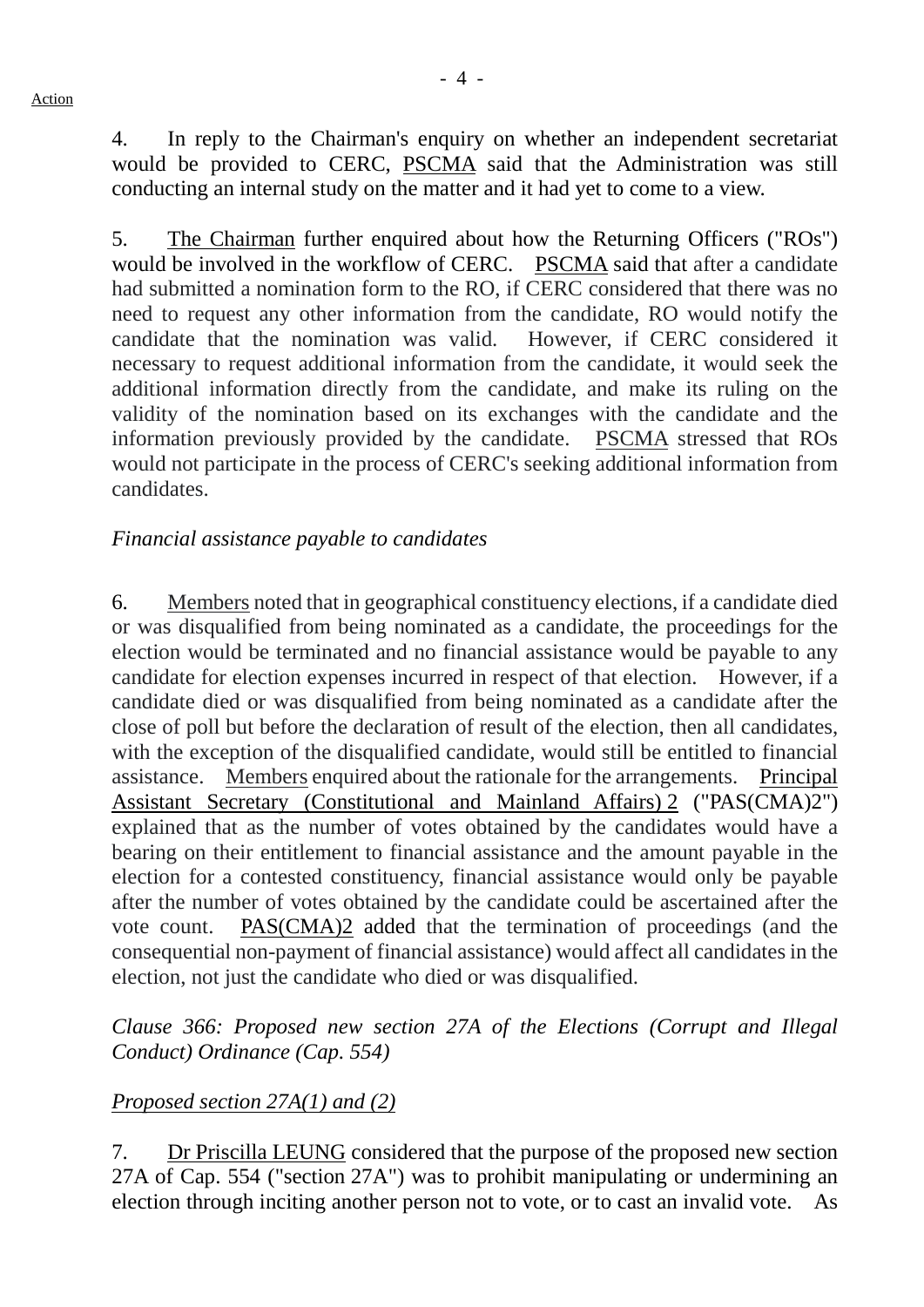such, it should not affect the choice of individual voters on whether to vote or not, or prevent a person from appealing to electors not to vote for a particular candidate. Dr LEUNG expressed concerns that, as it was currently drafted, section 27A might be ambiguous so that innocent people might be charged with an offence under that section. To quote as example, she said that a person might casually talk to his friends on an MTR train (i.e. in public) about not going to vote in an election as he did not like any of the candidates. While the person might have no intention to manipulate or undermine the election at all, he might be charged with an offence under section 22(1) for having engaged in the illegal conduct under section 27A(1) since his act contained the elements of the illegal conduct.

8. In reply, PSCMA advised that in drafting section 27A, the Administration had considered an issue similar to that raised by Dr Priscilla LEUNG and had consulted the Department of Justice. The Administration was of the view that the elements of "willfully" or "with intent" had been part of "incitement" and hence there was no need to explicitly set out the element of intentionality. Law Officer (Special Duties) (Acting) of the Department of Justice ("LO(SD)/DoJ") supplemented that in prosecuting a person charged with an offence for having engaged in the illegal conduct in section 27A(1), according to the current standard of prosecution, the prosecution would have to establish that there was "an intent to incite".

9. Mrs Regina IP concurred with PSCMA's view. She pointed out that in some legislation such as the Public Order Ordinance (Cap. 245), it was not necessary to make the elements of "wilfully" or "deliberately" explicit in the offences such as "incitement" and "sedition" which had already carried the meaning of "intent to commit a crime".

10. Dr Priscilla LEUNG said that in the National Anthem Ordinance, it is an offence if a person publicly and intentionally insults the national anthem in any way. She suggested that the Administration should make reference to the National Anthem Ordinance and consider including the elements of intentionality, as well as the ultimate aim to disrupt an election, in the proposed offence of engaging in the illegal conduct in section 27A(1). In response, LO(SD)/DoJ confirmed that the current drafting of section 27A did not require the prosecution to establish "an intent to manipulate or undermine an election" in the act of inciting others not to vote.

11. Dr CHENG Chung-tai noted that in accordance with section 27A(2), the illegal conduct in section 27A(1) applies only to an activity in public carried out during the election period of the election concerned. He asked for the definition of "election period". PSCMA said that in the context of Cap. 554, election period means the period beginning with the nomination day for the election and ending with the polling day for the election (or the last polling day if there is more than one polling day).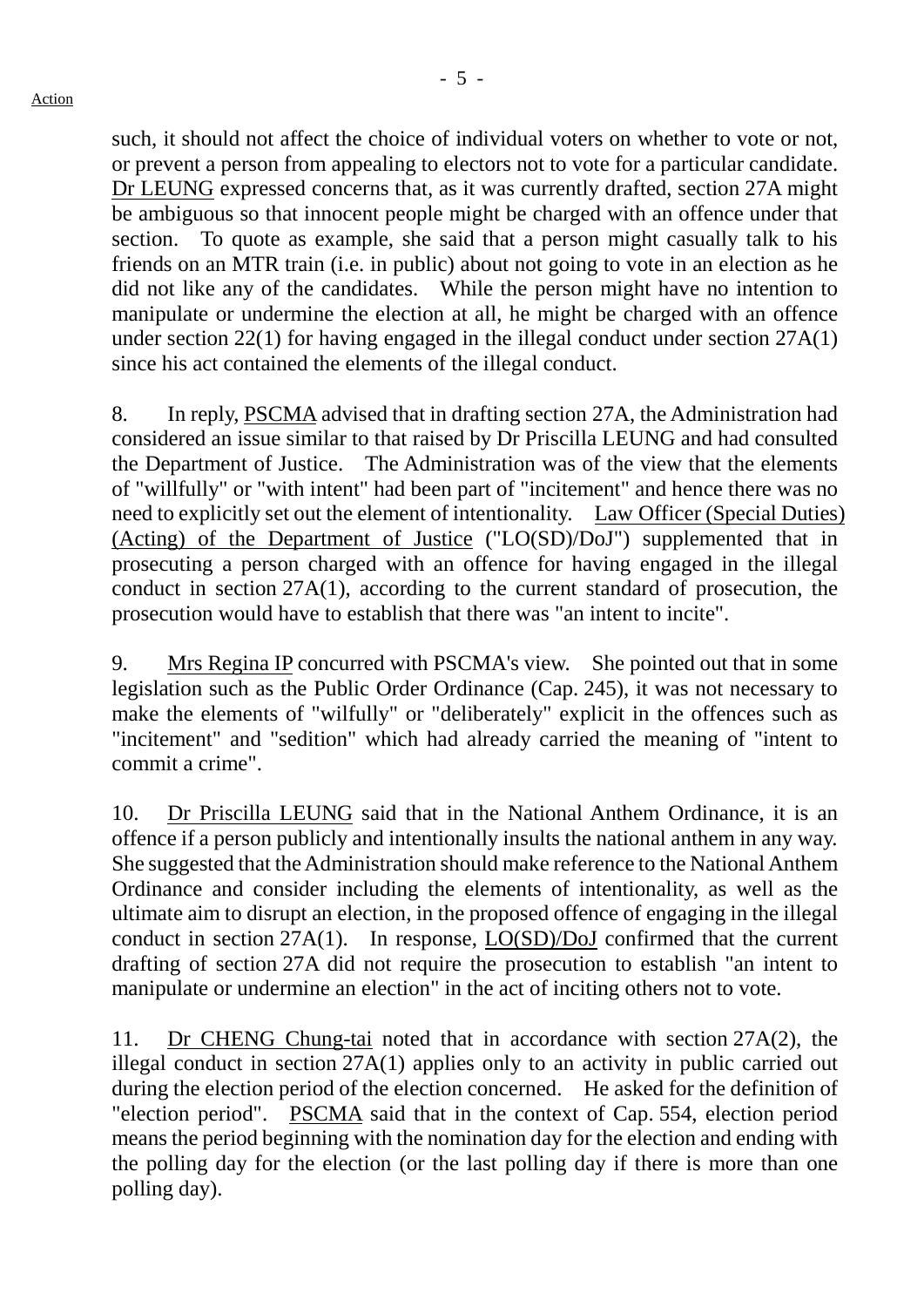12. Dr CHENG Chung-tai then enquired whether a person would be charged with an offence under section 22(1) of Cap. 554 for carrying out the activity in section 27A(1) in public if the activity was carried out outside the election period. PSCMA confirmed that the illegal conduct in section 27A(1) only covered an activity carried out during the election period. However, PSCMA cautioned that while an activity carried out outside the election period might not be caught by section 27A(1), one should beware whether that activity would constitute offences in other applicable laws in Hong Kong, such as The Law of the People's Republic of China on Safeguarding National Security in the Hong Kong Special Administrative Region ("National Security Law").

13. Mr Paul TSE questioned why the proposed new section 27A was necessary if the activity in section 27A(1) might constitute an offence under the National Security Law. In response, PSCMA stressed that the National Security Law specifically targeted acts and activities to split the country, subvert state power, organise and carry out terrorist activities and other behaviour that would seriously endanger national security, as well as activities of foreign and external forces interfering in the affairs of the Hong Kong Special Administrative Region ("HKSAR"), which were completely different and much wider in scope than the new section 27A.

14. PSCMA further said that according to the decision made by the National People's Congress on Improving the Electoral System of HKSAR ("the Decision") on 11 March 2021 and Annexes I and II to the Basic Law as amended by the Standing Committee of the National People's Congress, the HKSAR Government should effectively organise and regulate relevant electoral activities and take measures against acts of manipulating or undermining election in accordance with law. Since inciting voters not to vote, to cast blank or invalid votes during an election period were acts that manipulate or undermine elections, the Administration was obliged to regulate it in accordance with the Decision and the amended Annexes I and II to the Basic Law. PSCMA said that section 27A would provide a clear message to the public on what acts would constitute a manipulation or undermining of elections.

15. Mr Paul TSE said that while he could appreciate the legislative intent of section 27A, the targeted acts on what constituted an illegal act of incitement should be specific and clear for enforcement. He pointed out that there were various reasons why someone might incite (or have the intent to incite) others not to vote but the reasons might have nothing to do with manipulating or undermining an election. For example, one might tell others in public not to vote simply because of bad weather or a desire for others to join one in other activities instead, which should not be caught by the definition of "illegal conduct" under section 27A(1). Mr TSE said that he concurred with Dr Priscilla LEUNG and considered that illegal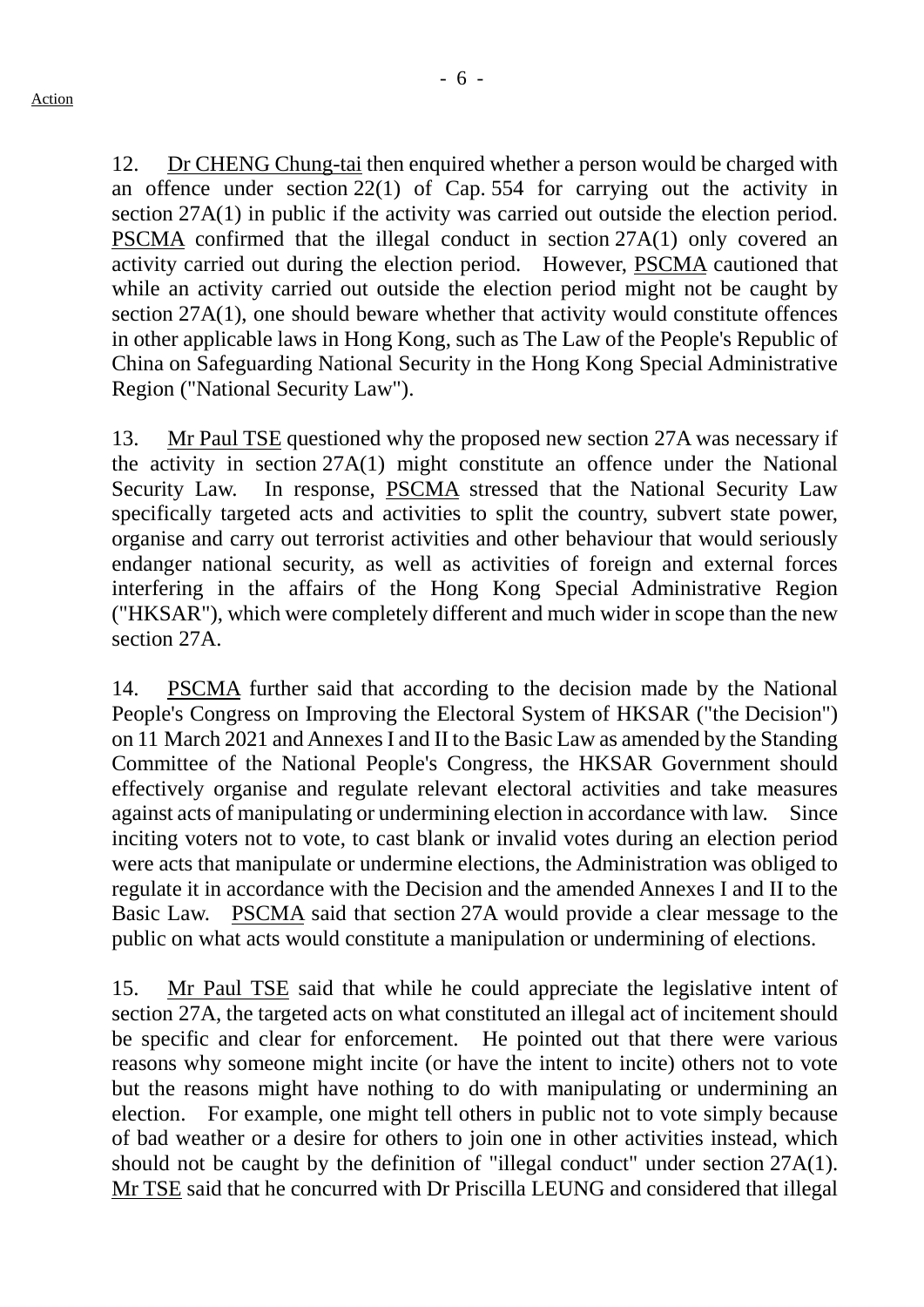conduct under section 27A(1) should contain the element of "with the intent of manipulating or undermining the election".

16. Mr Wilson OR pointed out that, as section 27A was to regulate the incitement of others not to vote or to cast an invalid vote, it would not regulate those acts such as "queue with you" (和你排) in the 2019 District Council Ordinary Election through which someone repeatedly queued up in the line of voters with a view to delaying the process of voting. In reply, PSCMA said that such acts would constitute an offence under Cap. 554 if the persons obstructed or prevented another person from voting at the election.

## *Section 27A(4)*

17. Mrs Regina IP and Senior Assistant Legal Adviser 3 requested the Administration to provide examples for illustrating what would constitute "lawful authority or reasonable excuse" for inciting another person not to vote or to cast an invalid vote in public during the election period", which could be used as a defence under section 27A(4).

18. PSCMA gave two examples in response and said that, while these examples might be considered extreme scenarios and whether the conduct falls under section 27A would be subject to the actual circumstances of the cases, the spirit of legislative drafting did require that such extreme scenarios be catered to. In the first example, a person genuinely believed that another person was not qualified to vote and asked the latter not to vote. In the second example, someone had called an election a de facto referendum and, out of one's bona fide belief that such an election was illegal or unconstitutional, a person incited others not to vote. PSCMA said that in either example, the person who incited others not to vote might appeal to his genuine belief as a defence that the activity engaged in was not an illegal conduct under section  $27A(1)$ .

### *Section 27A(5)*

19. Dr CHENG Chung-tai said that the expression "activity in public" as proposed to be defined in section 27A(5) was too broad in scope. He was concerned that what one wore to the polling station, any gesture he made after voting, or any slogan chanted might easily be interpreted as symbolizing one of the illegal conducts in section 27A(1). In response, PSCMA said that under section 27(3), in determining whether an activity in public incites another person as described in section 27A(1), one might have regard to all circumstances of the case including the contents of the activity; the intended audience of the activity and the circumstances in which the activity was carried out. Therefore, it was not appropriate for him to comment on the scenarios raised by Dr CHENG out of context.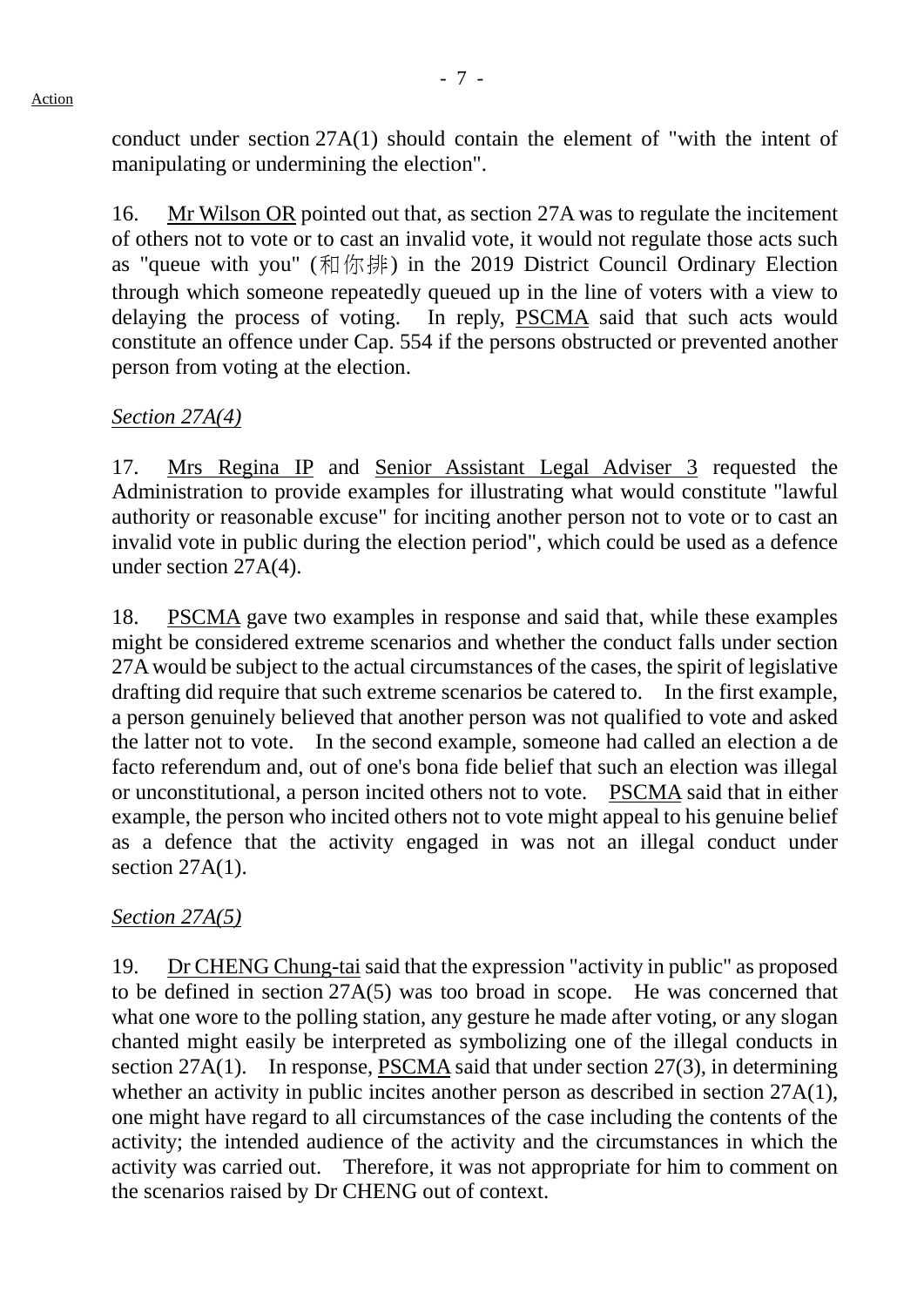20. Mrs Regina IP enquired whether activities of communications such as dissemination of messages through social media, emails or even secretive circulation of papers, which were not specifically listed under section 27A(5), would constitute an activity in public. Mr Wilson OR also asked whether "internet" would be included as one of the possible forms of communication under section 27A(5).

21. In response, PSCMA explained that as section 27A(5)(a) specified "any form of communication including" rather than specific means in which the communication took place, the communications mentioned by Mrs Regina IP and Mr Wilson OR should be covered as an activity in public. Nevertheless, he undertook to study with DoJ whether the means of communication needed to be explicitly incorporated into the subsection.

### *The definition of "election period"*

22. Mr Tommy CHEUNG considered the definition of "election period" in Cap. 554 might be too narrow to regulate certain illegal conduct. For example, he considered that declaring to run for an election and providing entertainment to potential voters before the election period had started might circumvent the law. PSCMA said that the definition of "election period" applicable to section 27A had been provided in Cap. 554 without any amendment since it was first enacted. However, the various election activities regulated by Cap. 554 might not necessarily be only restricted to during the election period. For instance, election expenses in relation to a candidate or group of candidates at an election means expenses incurred or to be incurred, before, during or after the election period.

23. Mr Tommy CHEUNG further asked whether it would be an illegal conduct if one, before the election period had commenced, called others to register as voters with a view to having more voters to vote against a certain potential candidate. In response, PSCMA said that if the person making the call was a candidate in the election and the call was with the purpose of promoting the election of the candidate or group; or prejudicing the election of another candidate or group, an election expense had been incurred and thus declaration would be required.

24. Members noted that the next meeting would be held on Friday, 23 April 2021, from 9:00 am to 1:00 pm.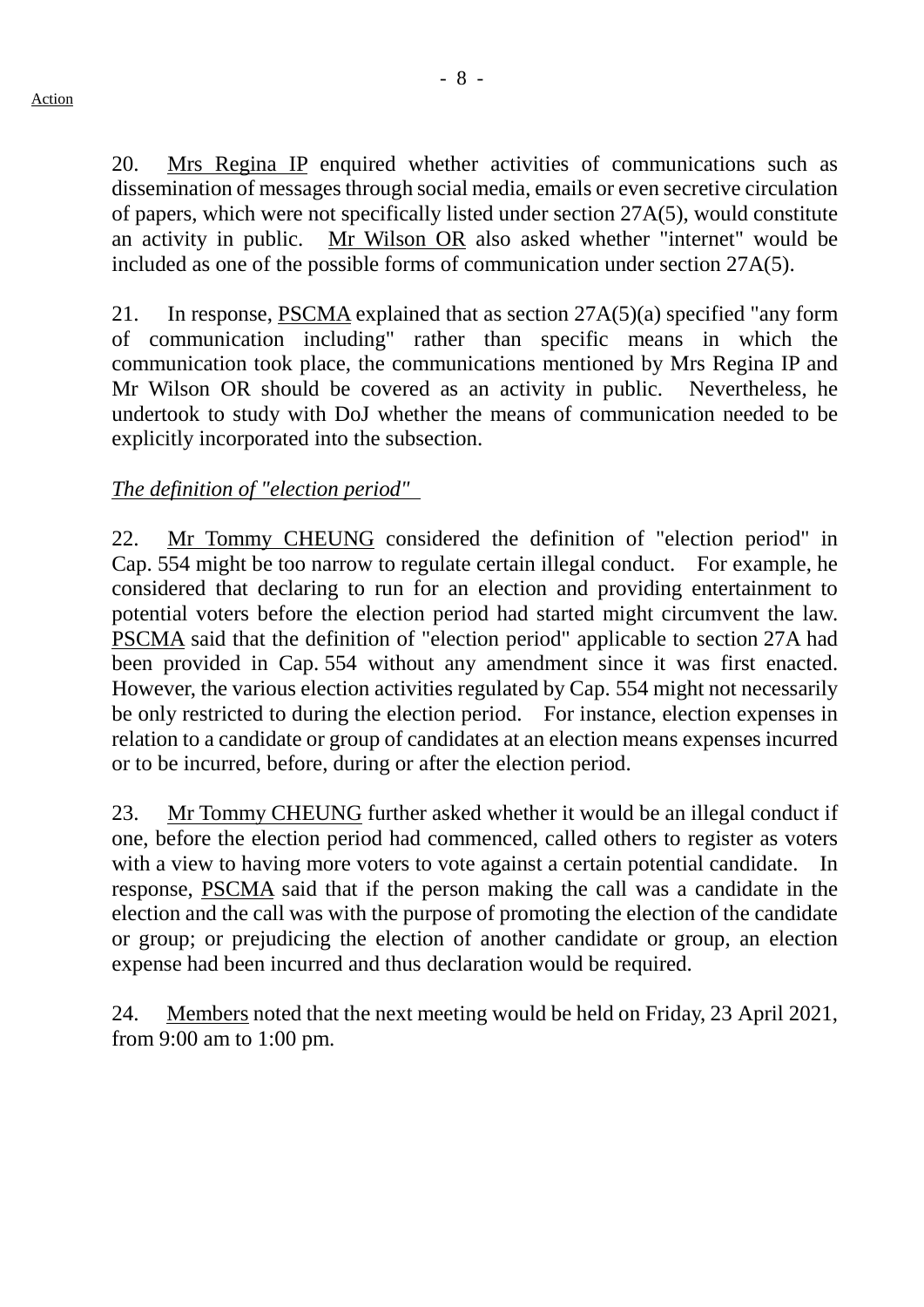#### Action

# **II. Any other business**

25. There being no other business, the meeting ended at 4:24 pm.

Council Business Division 4 Legislative Council Secretariat 31 August 2021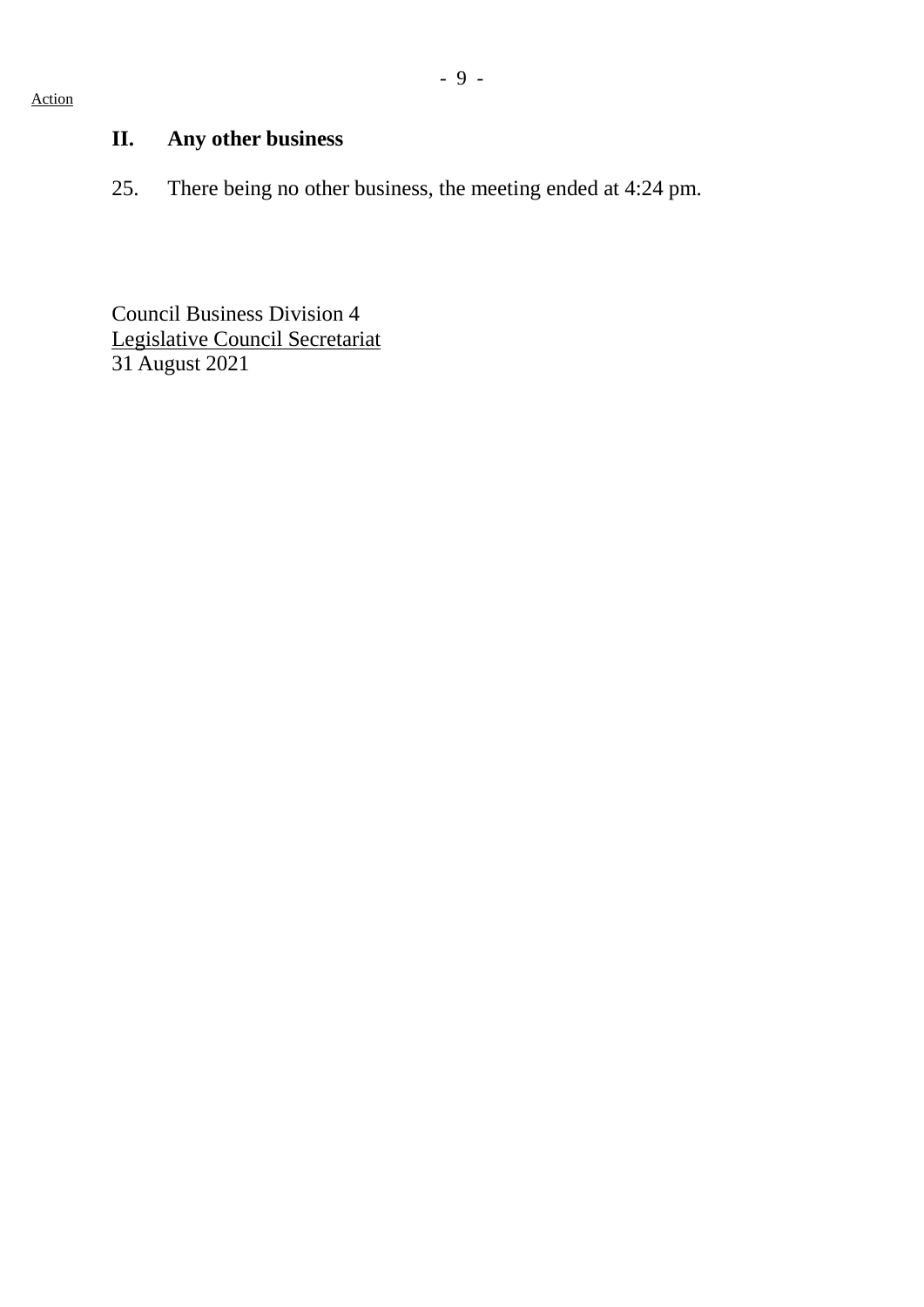### **Annex**

# **Proceedings of the seventh meeting of the Bills Committee on Improving Electoral System (Consolidated Amendments) Bill 2021 on Thursday, 22 April 2021, at 2:30 pm in Conference Room 2 of the Legislative Council Complex**

| <b>Time</b><br><b>Marker</b> | Speaker(s)                                                                                                                                                                     | Subject(s)                                                                                                                                                                                                                                                                                                                                                                                                                                                                            | <b>Action</b><br>required                                                                                      |
|------------------------------|--------------------------------------------------------------------------------------------------------------------------------------------------------------------------------|---------------------------------------------------------------------------------------------------------------------------------------------------------------------------------------------------------------------------------------------------------------------------------------------------------------------------------------------------------------------------------------------------------------------------------------------------------------------------------------|----------------------------------------------------------------------------------------------------------------|
| $000350 -$<br>000441         | Chairman                                                                                                                                                                       | Opening remarks                                                                                                                                                                                                                                                                                                                                                                                                                                                                       |                                                                                                                |
| $000442 -$<br>003008         | Chairman<br>Ms Alice MAK<br>Administration                                                                                                                                     | Continuation of clause-by-clause examination of the<br>Improving<br>Electoral<br>System<br>(Consolidated<br>Amendments) Bill 2021 ("the Bill")<br>Examination of clauses 111(4), (5) and (12), 121, 124,<br>127-131, 138, 141, 142(1), (6) and (9)-(13), 143(1)-(4)<br>and (7), 158(7), 241(5), 242 and 243(2) of the Bill<br>Discussion on the electoral arrangements for the<br>$\overline{\phantom{a}}$<br>Legislative Council ("LegCo") Election Committee<br>("EC") constituency |                                                                                                                |
| $003009 -$<br>005154         | Chairman<br>Mr WONG Kwok-kin<br>Ms Alice MAK<br>Mr Paul TSE<br>Administration                                                                                                  | Examination of clauses $80(11)$ and $(12)$ , $81$ , $82$ , $86$ ,<br>$92(1)$ and (6), and 332(1) and (2) of the Bill<br>Concerns about issues relating to the nomination of<br>$\overline{\phantom{a}}$<br>candidates for the LegCo EC constituency                                                                                                                                                                                                                                   | <b>Admin</b><br>to<br>follow up and<br>provide further<br>information<br>$(\text{para. } 3)$<br>of<br>minutes) |
| $005155 -$<br>010916         | Chairman<br>Dr Priscilla LEUNG<br>Mr Paul TSE<br>Administration                                                                                                                | Examination of clauses 106, 107(1), 146(2)-(4), 159(3),<br>309(5) and (6), 319(7) and (8), 320, 321, 323, 353, 354<br>and $371(3)$ of the Bill<br>Discussion on the provision of financial assistance<br>$\overline{a}$<br>for candidates                                                                                                                                                                                                                                             |                                                                                                                |
| $010917 -$<br>015758         | Chairman<br>Senior Assistant Legal<br>Adviser<br>Dr Priscilla LEUNG<br>Mrs Regina IP<br>Dr CHENG Chung-tai<br>Mr Paul TSE<br>Mr Wilson OR<br>Mr Tommy CHEUNG<br>Administration | Examination of clauses $133(1)$ , $241(1)$ , $249$ ,<br>366,<br>373(1)-(5), 374, 375 and 378-379 of the Bill<br>Discussion on the proposed new offence under the<br>$\overline{\phantom{a}}$<br>proposed new section 27A of the Elections (Corrupt<br>and Illegal Conduct) Ordinance (Cap. 554), which<br>prohibited any person from inciting another person<br>not to vote, or to cast an invalid vote, by activity in<br>public during the election period                          |                                                                                                                |